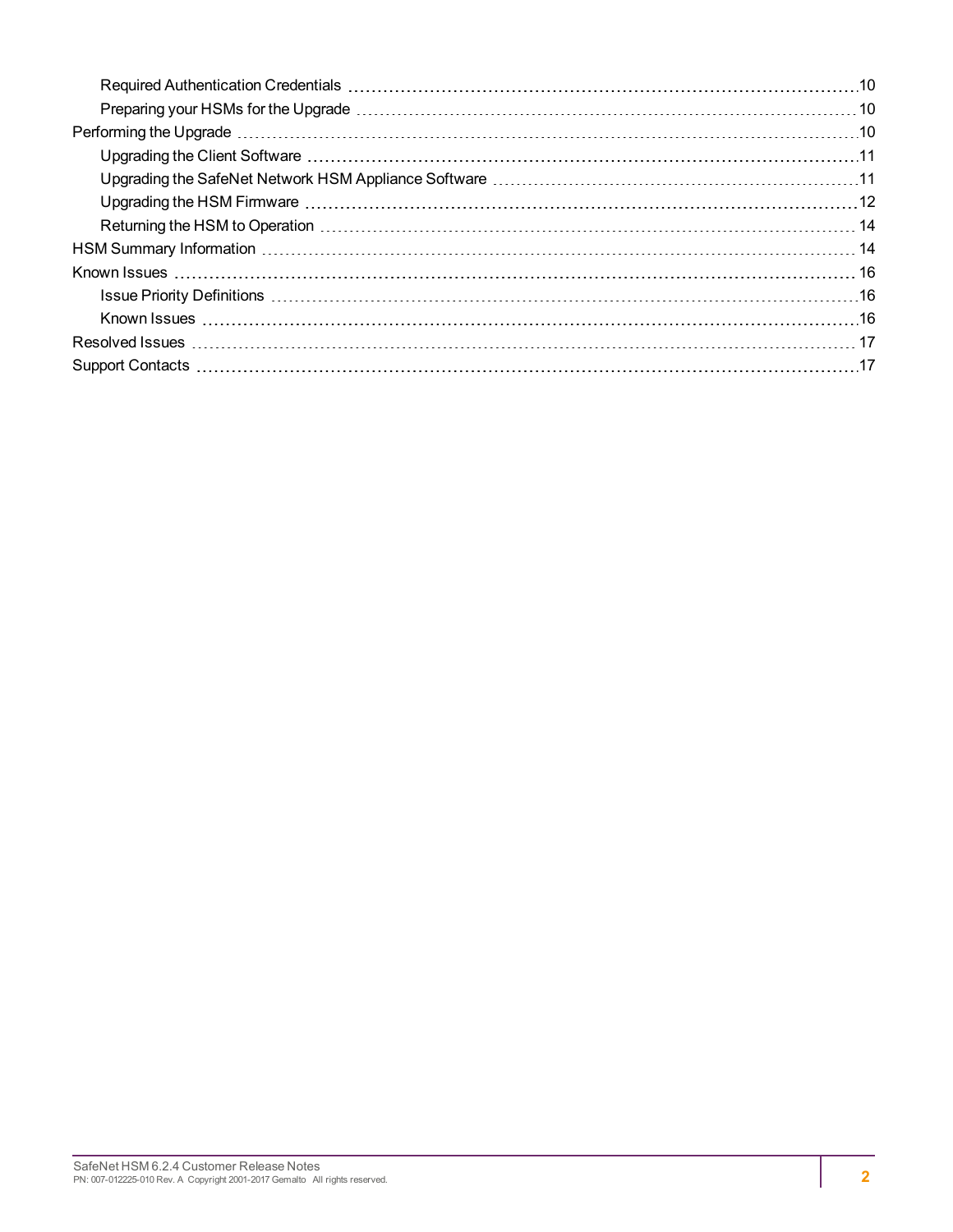# **Product Description**

<span id="page-2-0"></span>The SafeNet HSM (hardware security module) family provides FIPS-certified, PKCS#11-compliant cryptographic services in a high-performance, ultra-secure, and tamper-proof hardware package. By securing your cryptographic keys in hardware, SafeNet HSMs provide robust protection for your secure transactions, identities, and applications. They also offer high-performance encryption, decryption, authentication, and digital signing services.

### <span id="page-2-1"></span>**SafeNet Network HSM**

SafeNet Network HSM is a network-based, Ethernet-attached HSM appliance that offers high-availability configuration options, remote management PED and backup, and dual hot-swappable power supplies. SafeNet Network HSM provides cryptographic services for network clients that are authenticated and registered against HSM partitions. Two performance variants are available, the SafeNet Network HSM-1700 and SafeNet Network HSM-7000, which are capable of 1700 and 7000 (RSA 1024-bit) signings per second respectively.

## <span id="page-2-2"></span>**Release Description**

SafeNet HSM Release 6.2.4 is a mandatory patch update for release 6.2.3, that fixes some important issues. Release 6.2.4 must be installed immediately on any 6.2.3 SKS Network HSM and SKS Backup HSM, before you begin using the HSM.

- **•** Firmware 6.25.1 must be manually installed on the SKS Backup HSM.
- **•** Firmware 6.25.1 is installed automatically on the Network HSM when you install the HSM software.

#### **SafeNet HSM Release 6.2.4 :**

- **•** is a field update of the 6.2.3 factory released SafeNet SKS Network HSM appliance and SKS Backup HSM, only
- **•** does NOT include the SafeNet USB HSM or the SafeNet PCI-E HSM
- **•** is a new Client software, Network HSM appliance software, and Appliance/Backup HSM firmware implementing the Scalable Key Storage feature
- **•** Client software upgrade consists of a fresh installation following uninstall of the previous version.
- **•** supports all features of release 6.2.2, except
	- **–** Per-partition Security Officer (PPSO)
	- **–** Host Trust Link (HTL -- deprecated feature)
	- **–** NTLS Keys in Hardware
	- **–** Small Form-Factor Backup (SFF)
	- **–** Crypto Command Center (CCC)
- **•** supports only PED-authenticated HSMs
- **•** supports a maximum of one partition on the HSM

A Scalable Key Storage HSM can be identified by two entries in the lunashell **hsm displaylicenses** command output:

- **•** Scalable key storage
- **•** Enable network replication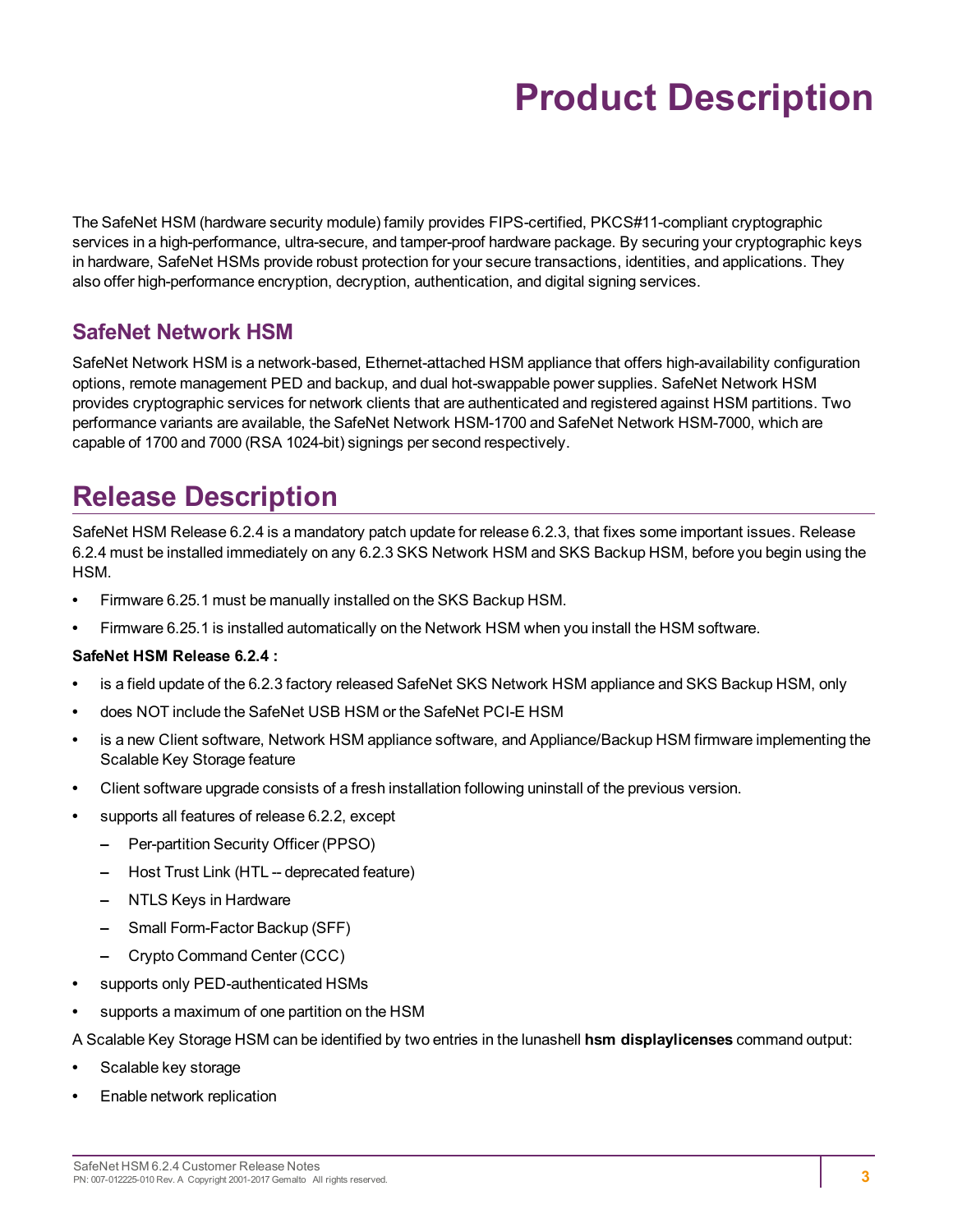An SKS HSM must be ordered from the factory. Non-SKS HSMs in the field cannot be upgraded to SKS functionality.

A Scalable Key Storage Remote Backup HSM can be identified by

**•** the firmware version 6.25.x. (lunacm **hsm showinfo** command).

If you have a cloning (non-SKS) Remote Backup HSM with any firmware other than 6.25.x, it cannot be upgraded to become an SKS Remote Backup HSM in the field. An SKS Remote Backup HSM must be ordered from the factory. An SKS Network HSM can be backed up only to an SKS Remote Backup HSM.

| 至 | Note: Apply a physical label to differentiate your SKS Backup HSM, if you possess any non- |
|---|--------------------------------------------------------------------------------------------|
|   | SKS Backup HSMs.                                                                           |

**Note:** Migration of SMK from Luna SA 4.x SIM version to SafeNet SKS Network HSM (6.2.4) is 放 currently not supported.

## <span id="page-3-0"></span>**Critical Information**

Patch 6.2.4 **must** be applied and firmware version updated to 6.25.1 **before** using the HSM.

Any SKS-encrypted blobs created prior to the 6.2.4 field update will not be usable after the update is applied. Due to this issue, the stability of High Availability synchronization, autorecovery, and manual recovery features is adversely affected.

Therefore, all customers must apply the 6.2.4 field update including the 6.25.1 firmware before using the SKS HSM (and SKS Backup HSM).

## <span id="page-3-1"></span>**New Features and Enhancements**

<span id="page-3-2"></span>The following is a summary of the single feature new to SafeNet Network HSM 6.2.4 (formerly 6.2.3).

## **Scalable Key Storage (SKS)**

∧

Scalable Key Storage, or SKS, adds the ability to extract keys from the HSM as encrypted SKS objects and then insert the key SKS objects back into the HSM at a later time, when the key is needed, in a secure manner. This feature addresses use-cases where the number of keys needed for your application exceeds the capacity of the HSM. This allows for highly scalable solutions.

Scalable Key Storage is one of three main configurations of SafeNet HSM, available from the factory: Cloning, Key Export, and SKS.

> **CAUTION:** You must apply field update 6.2.4 to your 6.2.3 HSM appliance before using the HSM. This updates appliance software to version 6.2.4, and both appliance HSM and Backup HSM firmware to version 6.25.1.

The following are summaries of features new to SafeNet HSM in release 6.2.2 and applicable to 6.2.3, 6.2.4, and newer, as well.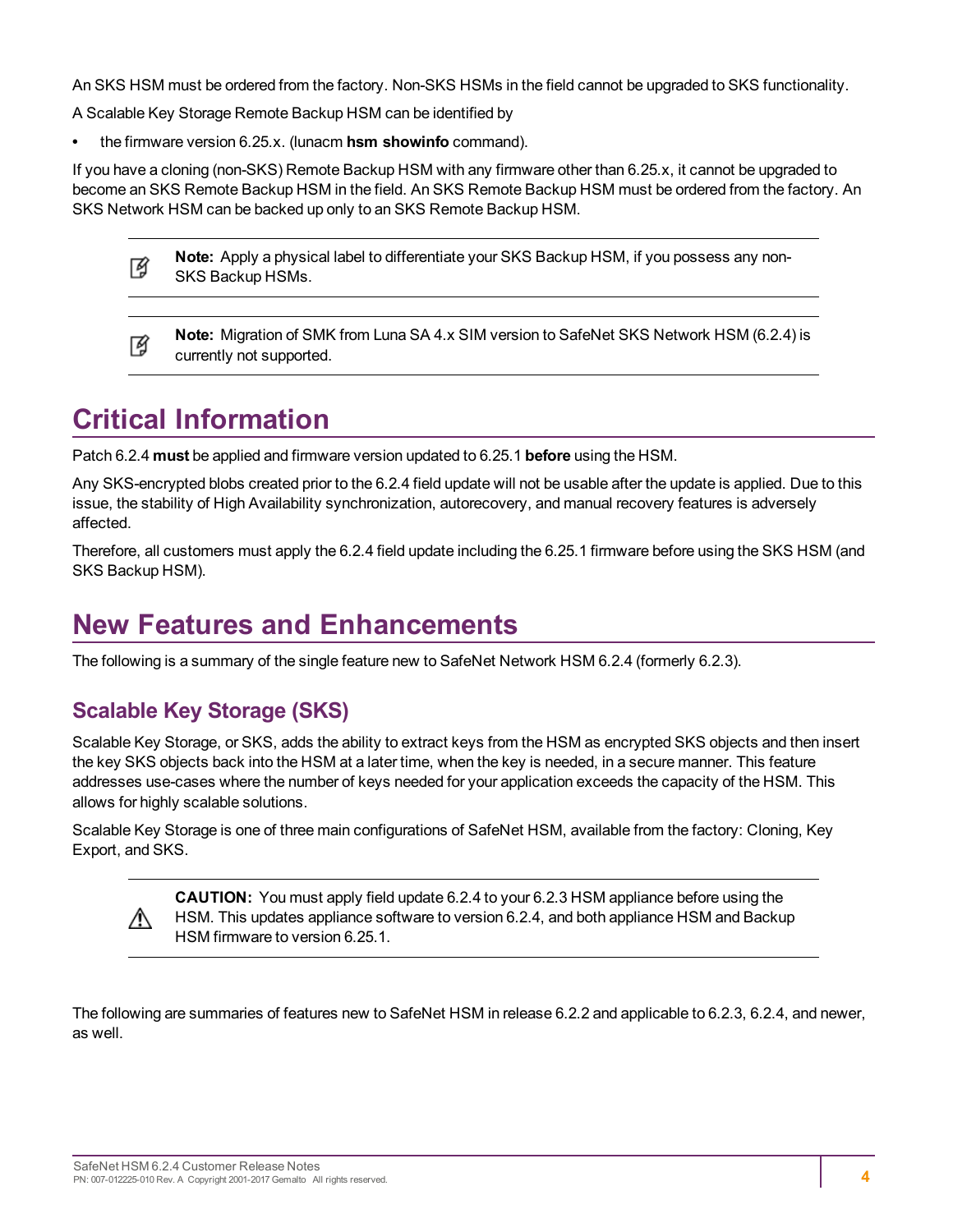### <span id="page-4-0"></span>**HA Auto-Reconnect**

The HA feature now includes the ability of the Client to reconnect and resume application operation, without intervention, after completely losing contact with the HA group of HSMs. Context is retained, and token object states are preserved. Login is hands-free.

### <span id="page-4-1"></span>**HA Failover withstands member deactivation and reconnects on activation of member partition**

The following scenarios are addressed in 6.2.2 Client (and newer):

- **•** When an application starts up the HA system ensures that the partition is activated.
- **•** If a member has failed, during recovery the system checks that the partition is activated and confirms activation before the member is added back to the group.
- **•** When a new member is being added to an HA group, the system checks whether or not the new member partition is activated and subsequently ensures activation before the member is successfully added to the HA group.

## <span id="page-4-2"></span>**Network HSM gets OpenSSL upgrade**

<span id="page-4-3"></span>The SafeNet Network HSM receives enhanced OpenSSL to address the vulnerability described in CVE-2016-6304.

## **Advisory Notes**

<span id="page-4-4"></span>This section highlights important issues you should be aware of before deploying this release.

### **SKS Notes**

The SKS feature is a factory-only release of the Network Appliance HSM and the SKS Backup HSM, both at firmware 6.25.1 (which must be immediately updated to version 6.25.1 with this update).

- **•** There is *no* ability to modify existing units in the field to install SKS functionality.
- **•** SKS HSM supports a single application partition, with the SKS Master Key (or SMK) created when the partition is created.
- **•** An SKS partition can be created only on an SKS HSM.
- **•** SKS backup and restore operations archive only the SMK (not crypto objects); ordinary backup and restore operations archive only crypto objects and not the SMK - the SKS Backup HSM can archive both in separate partitions.
- **•** The SKS Backup HSM can backup multiple SMKs, but requires a unique partition for each one.
- **•** SKS Multisign is not supported for this release.
- **•** The SKS-encrypted object (blob) preserves all attributes, including fingerprints.
- **•** The SKS-encrypted object and header, together, have SHA512 integrity. Objects are encrypted using AES-GCM with random IV per object. Contained objects, not including header, are also protected by SHA256.
- **•** Key creation, blob export, blob import, and encryption/decryption of data records make use of session objects exclusively - only the SMK resides in flash memory, so there are no ongoing flash rewrite operations when using the SKS feature.
- **•** Some legacy folder structures have not been updated. You might see references to SIM, which is an earlier version of what is now SKS.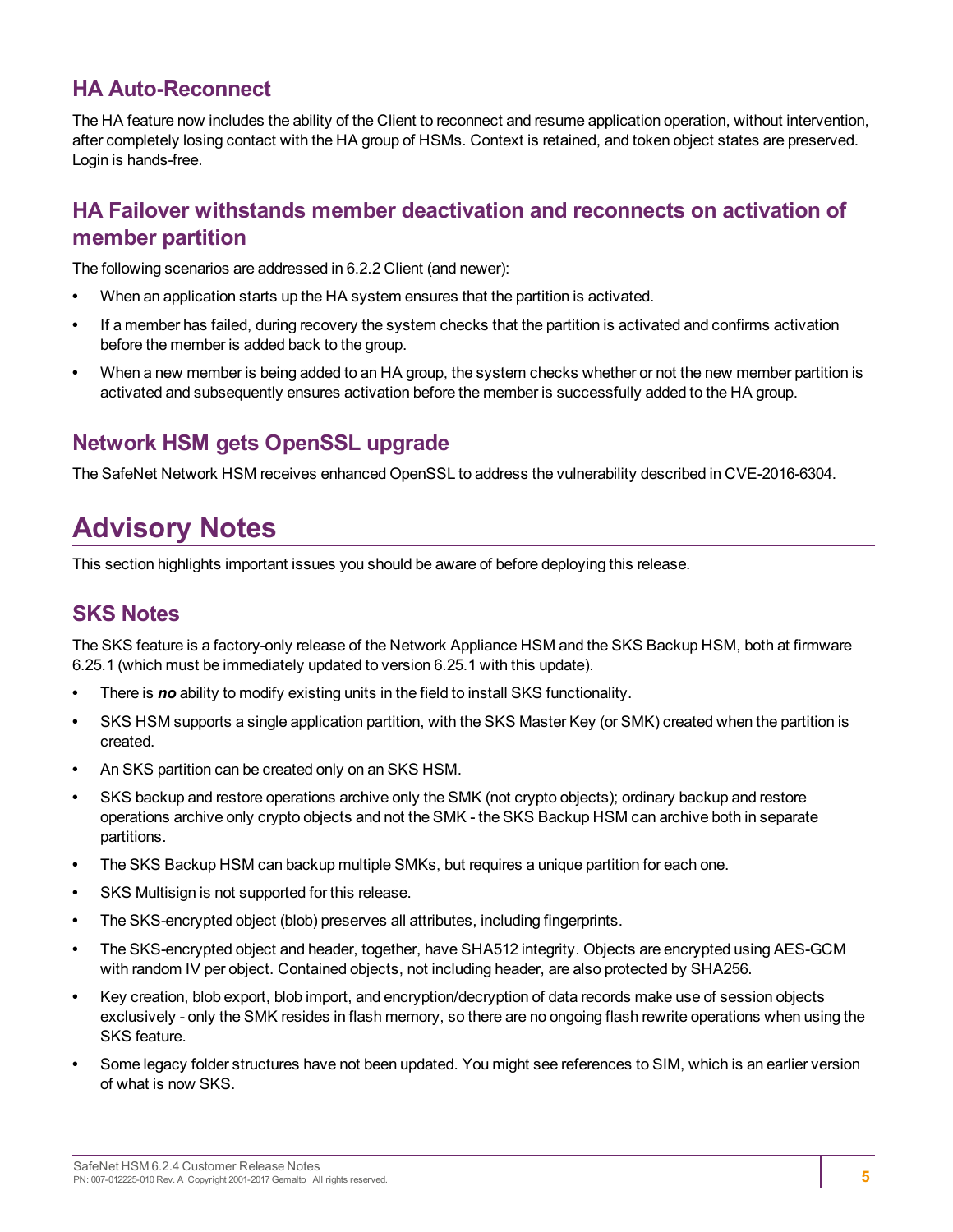**Note:** Do *not* perform firmware roll-back, unless directed to do so by Technical Support personnel. Firmware 6.25.1 contains several mandatory fixes that are not in 6.25.0.

#### **Partition smkclone command does not confirm before overwrite**

The **partition smkclone** command securely copies the SMK from a source SKS HSM to the SKS partition of a target HSM. Only one SMK can exist in an SKS partition. Therefore, the smkclone operation overwrites any SMK in the target HSM's SKS partition. However, the command proceeds directly to completion without pausing to request confirmation caution is advised.

#### <span id="page-5-0"></span>**Notes from recent releases**

#### **Terminology Change**

ᢙ

The feature formerly called SIM is now called Scalable Key Storage. The Capability Update now appears under that name when capabilities are listed. The terminology has also been updated throughout the documentation where appropriate.

#### **Create a new SSL/NTLS Certificate on first use**

All SafeNet Network HSMs come from the factory with the same SSL (NTLS) key. For proper security, run the **sysconf regencert** command before configuring your system for first use.

#### **After SRK is enabled lunacm reports transport mode disabled**

If Lunacm **srk show** command does not show the expected state for SRK after you run this command, the cache might not have been updated, following the most recent change. Exit and re-launch lunacm to see the current state of SRK.

#### **Minimum Recommended Firmware for SafeNet Remote Backup HSM**

For SKS-capable HSMs (release 6.2.4), the Backup HSM should be at firmware version 6.25.1.

#### **SQL 2016 Support**

Firmware 6.25.1 supports SQL 2016 only in non-FIPS mode.

#### **HTL is deprecated**

The HTL feature is now deprecated, and will be discontinued in a future release. If you have been using HTL, please plan for configuration and work-flow that does not make use of it.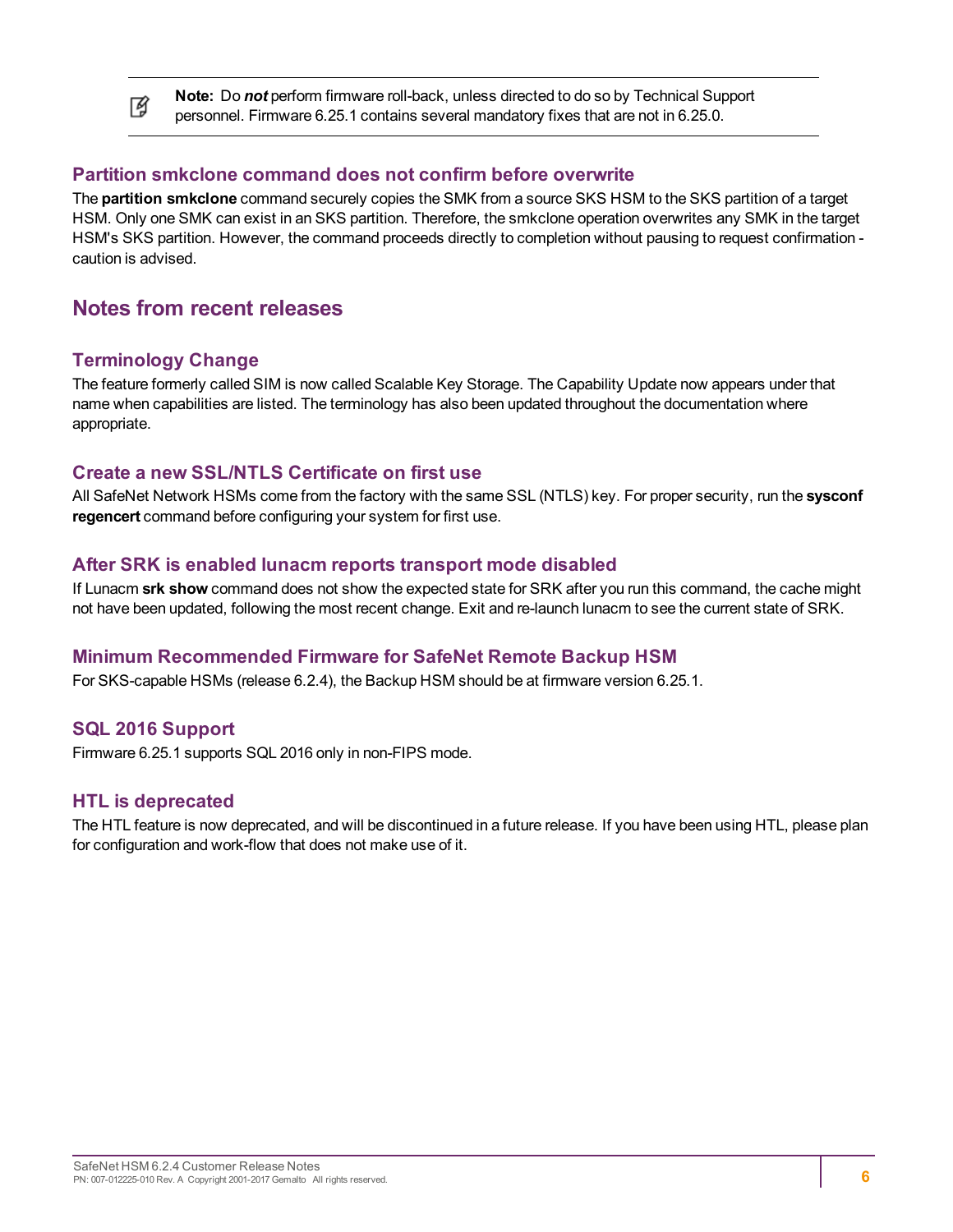## <span id="page-6-0"></span>**Compatibility and Upgrade Information**

The SafeNet Network HSM appliance version 6.2.3 is configured and shipped from the factory. There is no provision to field-upgrade to version 6.2.3 from other versions.

|                                  | Appliance<br><b>Software</b> |                     | <b>HSM</b><br><b>Firmware</b> |                     | <b>Client</b><br><b>Software</b> |                            |
|----------------------------------|------------------------------|---------------------|-------------------------------|---------------------|----------------------------------|----------------------------|
|                                  | Original                     | <b>After Update</b> | Original                      | <b>After Update</b> | Original                         | <b>After Re-installing</b> |
| <b>SKS HSM Network Appliance</b> | 6.2.3                        | 6.2.4               | 6.25.0                        | 6.25.1              | 6.2.3                            | 6.2.4                      |
| SKS Backup HSM                   | n/a                          | n/a                 | 6.25.0                        | 6.25.1              | 6.2.3                            | 6.2.4                      |

## <span id="page-6-1"></span>**Orderable configurations and bundles**

Part numbers for orderable items/bundles include:

908-000353-001 LUNA SA 7000 PED-AUTHENTICATED,1 HSMP,SKS,SW 6.2.3,FW 6.25.0

908-000354-001 LUNA SA 1700,PED-AUTHENTICATED,1 HSMP,SKS,SW 6.2.3,FW 6.25.0

908-000355-001 LUNA REMOTE BACKUP HSM FOR SKS,FW 6.25.0

908-000356-001 LUNA SA 7000 REMOTE PED BUNDLE (1 HSMP,SKS,SW 6.2.3,FW 6.25.0,REMOTE PED,20 PED KEYS,BACKUP HSM)

908-000358-001 LUNA SA 1700 REMOTE PED BUNDLE (1 HSMP,SKS,SW 6.2.3,FW 6.25.0,REMOTE PED,20 PED KEYS,BACKUP HSM)

**Note:** If you intend to backup the SMK (which should be mandatory in any production

environment), you will need at least one SKS Backup HSM. Regular Backup HSMs for archiving ᢙ crypto objects are not supported for SKS.

However, you can use your SKS HSM to archive crypto objects

## <span id="page-6-2"></span>**Certifications and Compliance**

## <span id="page-6-3"></span>**About FIPS Validation**

**Note:** HSMs with firmware 6.25.1 (for SKS) are not FIPS validated at this time, and have not 放 been submitted for evaluation.

## <span id="page-6-4"></span>**About Common Criteria**

**Note:** HSMs with firmware 6.25.1 (for SKS) are not Common Criteria validated at this time, and 放 have not been submitted for evaluation.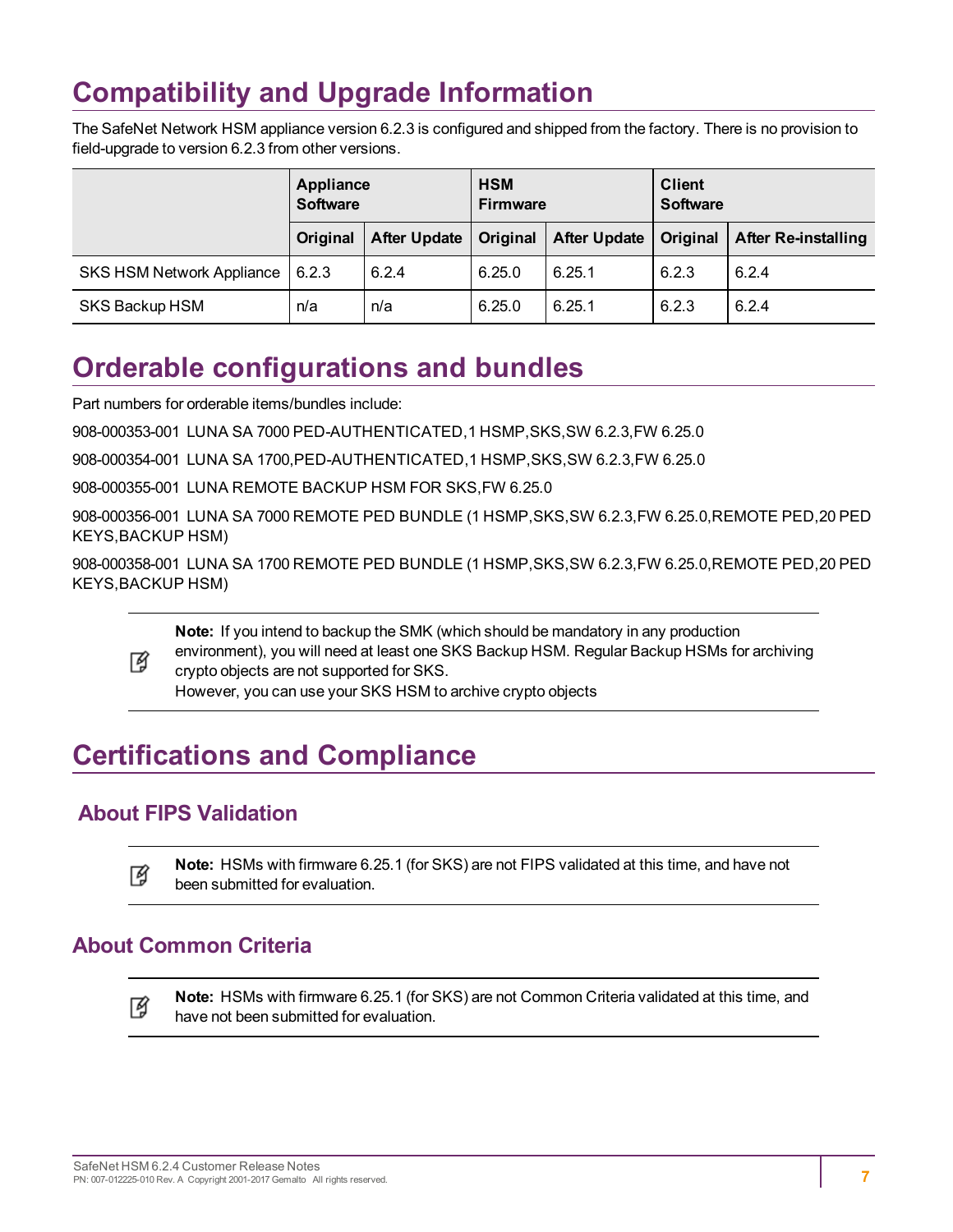## <span id="page-7-0"></span>**Supported Operating Systems**

This section lists the supported operating systems for the SafeNet HSM client and Remote PED server.

#### **SafeNet HSM Client**

| <b>Operating system</b>                                                                                           | <b>Version</b>      | 64-bit client<br>installer on<br>64-bit OS | 32-bit<br>applications on<br>64-bit OS | 32-bit client<br>installer<br>on 64-bit OS | 32-bit client<br>installer on<br>32-bit OS |
|-------------------------------------------------------------------------------------------------------------------|---------------------|--------------------------------------------|----------------------------------------|--------------------------------------------|--------------------------------------------|
| <b>Windows</b><br><b>Note:</b> The 64-bit                                                                         | 2008 R <sub>2</sub> | Yes                                        | Yes                                    | No                                         | No.                                        |
| Windows installer<br>also installs the 32-bit<br>libraries for                                                    | 2012 R <sub>2</sub> | Yes                                        | Yes                                    | No                                         | No                                         |
| compatibility with 32-<br>bit client applications.<br>No standalone 32-bit<br>SafeNet HSM client<br>is available. | 2016                | Yes                                        | Yes                                    | No                                         | No                                         |
|                                                                                                                   | 10                  | Yes                                        | Yes                                    | No                                         | No                                         |
| Redhat-based Linux<br>(including variants like)<br>CentOS and Oracle<br>Enterprise Linux)                         | 5                   | Yes                                        | Yes                                    | Yes                                        | Yes                                        |
|                                                                                                                   | 6                   | Yes                                        | Yes                                    | Yes                                        | Yes                                        |
|                                                                                                                   | 7                   | Yes                                        | Yes                                    | Yes                                        | Yes                                        |

### <span id="page-7-1"></span>**Remote PED Server**

The remote PED server must be installed on any workstation used to host a remote PED. The remote PED server software is supported on the following Windows operating systems only:

- **•** Windows 2016
- **•** Windows 2012 and 2012 R2
- **•** Windows 2008 R2
- **•** Windows 10
- <span id="page-7-2"></span>**•** Windows 7 (64-bit)

## **Supported APIs**

The following APIs are supported :

- **•** PKCS#11 2.20
- **•** Java 7
- **•** Java 8
- **•** OpenSSL
- **•** Microsoft CNG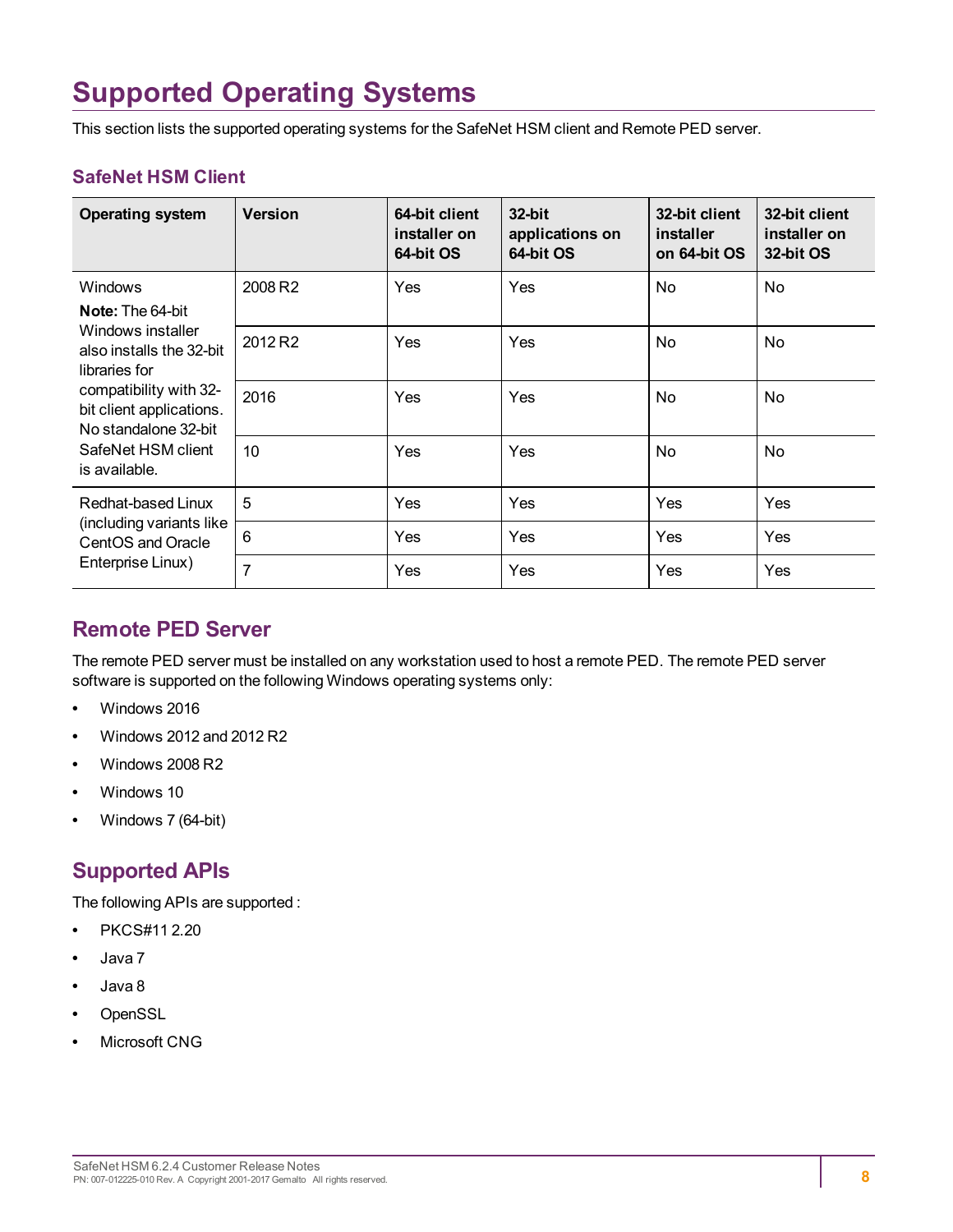### <span id="page-8-0"></span>**RADIUS Compatibility**

<span id="page-8-1"></span>For this release, we support the use of one RADIUS server, only.

## **Update Instructions**

#### **Reasons for Upgrade**

If you have any SafeNet HSM at release 6.2.3, it must be updated to version 6.2.4 to fix service-affecting issues.

岡 **Note:** All components must be updated, client, appliance software, and HSM firmware.

### <span id="page-8-2"></span>**Upgrade Paths**

<span id="page-8-3"></span>This update can be applied to release 6.2.3 SKS HSMs only.

#### **Component Firmware Versions**

The following table lists the supported firmware versions for the various components supported in SafeNet HSM 6.2.4.

| Component                                                                         | <b>Version</b>        |
|-----------------------------------------------------------------------------------|-----------------------|
| SafeNet SKS Network HSM firmware                                                  | 6.25.1                |
| SafeNet SKS Remote Backup HSM firmware                                            | 6.25.1                |
| SafeNet PED 2                                                                     | 2.4.0-3 through 2.6.0 |
| SafeNet PED 2 Remote (Remote PED - requires PED workstation s/w on PC) [optional] | 2.4.0-3 through 2.6.0 |

## <span id="page-8-4"></span>**Preparing for the Upgrade**

Before attempting to upgrade to SafeNet HSM 6.2.4, ensure that you have satisfied the following prerequisites:

- **•** you have the upgrade software (downloaded from the Gemalto Service Portal).
- **•** you have the authentication credentials required to perform the upgrade.
- **•** you have prepared your HSMs for the upgrade.

<span id="page-8-5"></span>Each of these prerequisites is discussed in detail in the following sections.

### **Obtaining the Upgrade Software**

All of the software and firmware required to upgrade to SafeNet HSM 6.2.4 is available via download from the Gemalto Service Portal (formerly Customer Connection Center or C3).

> **Note:** Authorization codes are required to install firmware. To obtain the authorization codes for your firmware, contact Gemalto/SafeNet Technical Support.

The following packages are included in the upgrade software:

**•** SafeNet HSM 6.2.4 client software

岡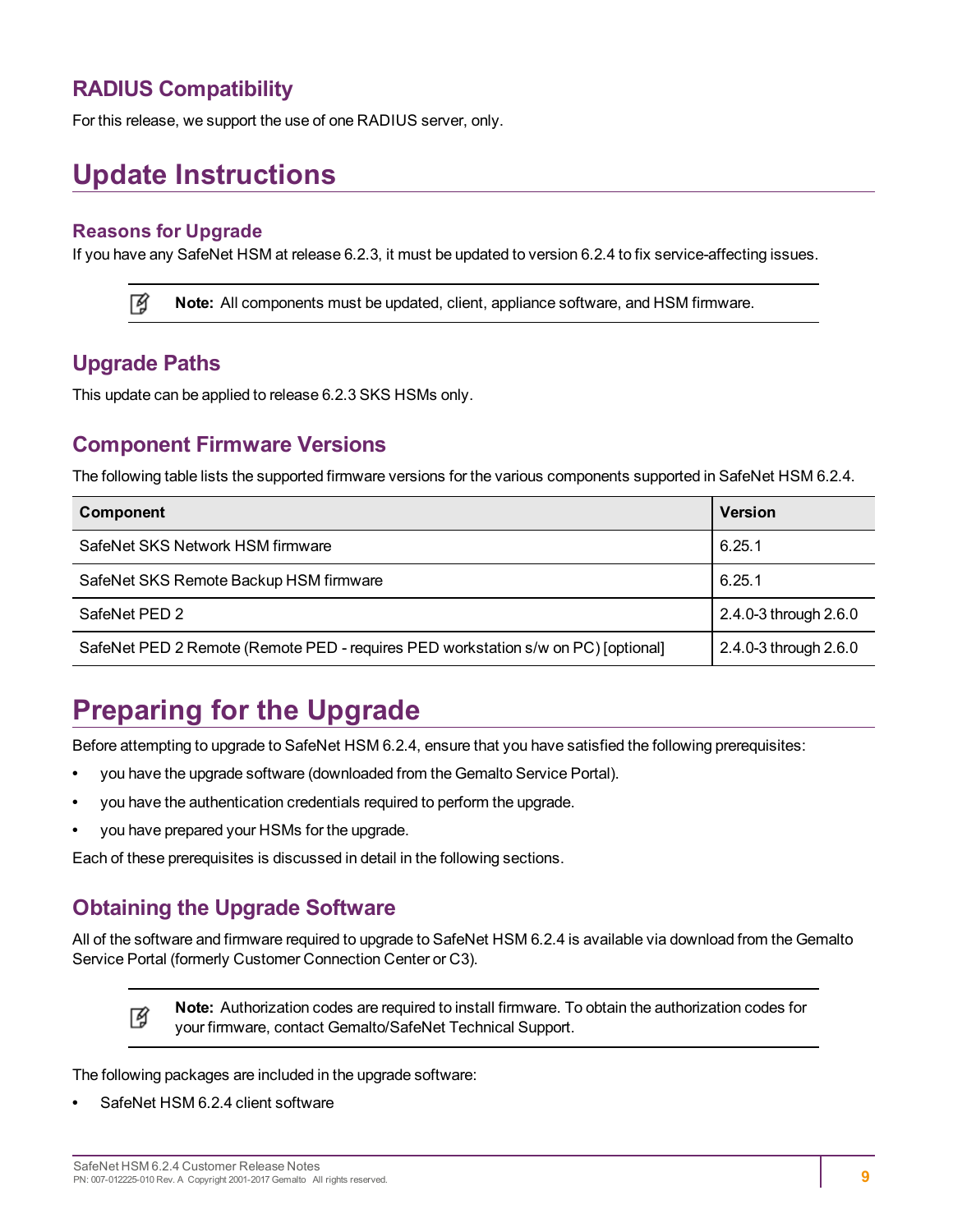- **•** SafeNet Network HSM 6.2.4 appliance software
- **•** SafeNet HSM 6.25.1 firmware (suitable for SafeNet SKS Remote Backup HSM, and SafeNet SKS Network HSM)
- <span id="page-9-0"></span>**•** PED firmware (Refer to the readme.txt file included in the SafeNet HSM 6.2.4 client software for more information)

## **Required Authentication Credentials**

You must be able to log in to the HSM as the security officer (SO) to perform the upgrade. On PED-authenticated HSMs, you need the blue PED key. On password-authenticated HSMs, you need the SO password. On SafeNet Network HSM, you also need to be able to log in to the appliance using an admin-level account before you can log in to the HSM as the SO.

To install the SafeNet HSM Client software on a computer, you must run the installer with root/super-user privileges (Linux/UNIX) or Administrator privileges (Windows), or be able to launch the installer from an "Administrator: Command Prompt" (Windows).

## <span id="page-9-1"></span>**Preparing your HSMs for the Upgrade**

Perform the following tasks to prepare your HSM for the upgrade:



**Note:** Generally, the following actions can be performed remotely for PED-Authenticated HSMs, as long as you have already imprinted an orange Remote PED Key for that HSM, and have that orange key available to use at a Remote PED workstation (see the main SafeNet HSM customer documentation for instructions to configure and use the Remote PED feature).

- 1. Ensure that your appliance software (for SafeNet Network HSM only), and firmware are at a starting version listed in the "Upgrade Paths" section above. (The installed Client software version does not matter, because the Client software installs in place of any previous version, with no dependencies on any previous version.)
- 2. Connect your HSM appliance or host computer to an uninterruptible power supply (UPS), if available. Although this is not a requirement, use of a UPS is strongly recommended to ensure successful completion of all upgrade activities.
- 3. Ensure that your USB devices (SafeNet USB HSM, SafeNet Remote Backup HSM) are connected using a USB cable, to the computer on which you are installing the Luna software. If the USB devices are not connected to the host computer, the USB drivers do not install successfully. This issue applies to Windows 2008 only.
- 4. If the Secure Recovery Key (SRK) on the HSM is enabled, it must be disabled before you can upgrade the HSM firmware. The SRK carries an external split of the HSM's Master Tamper Key (MTK) that is imprinted on the purple PED key. When you disable the SRK, the SRV (Secure Recovery Vector) portion of the MTK is returned to the HSM, so that the SRV is no longer external to the HSM. It is only in this state that you can upgrade the HSM firmware. After you upgrade the firmware, you can re-enable SRK, if desired, to re-imprint a purple PED key with the SRV.
- 5. Backup the content of your HSM or HSM partitions to SafeNet Backup HSMs, or to Small Form-Factor Backup devices (if you have the SFF Backup option).
- 6. Copy the SafeNet HSM 6.2.4 upgrade software package (the downloaded tar file) to the client computer and use your favorite archiving program to untar the archive.
- <span id="page-9-2"></span>7. Stop all applications and services that are using the HSM.

## **Performing the Upgrade**

Upgrade the client software, appliance software, and the HSM firmware, as specified in the following table: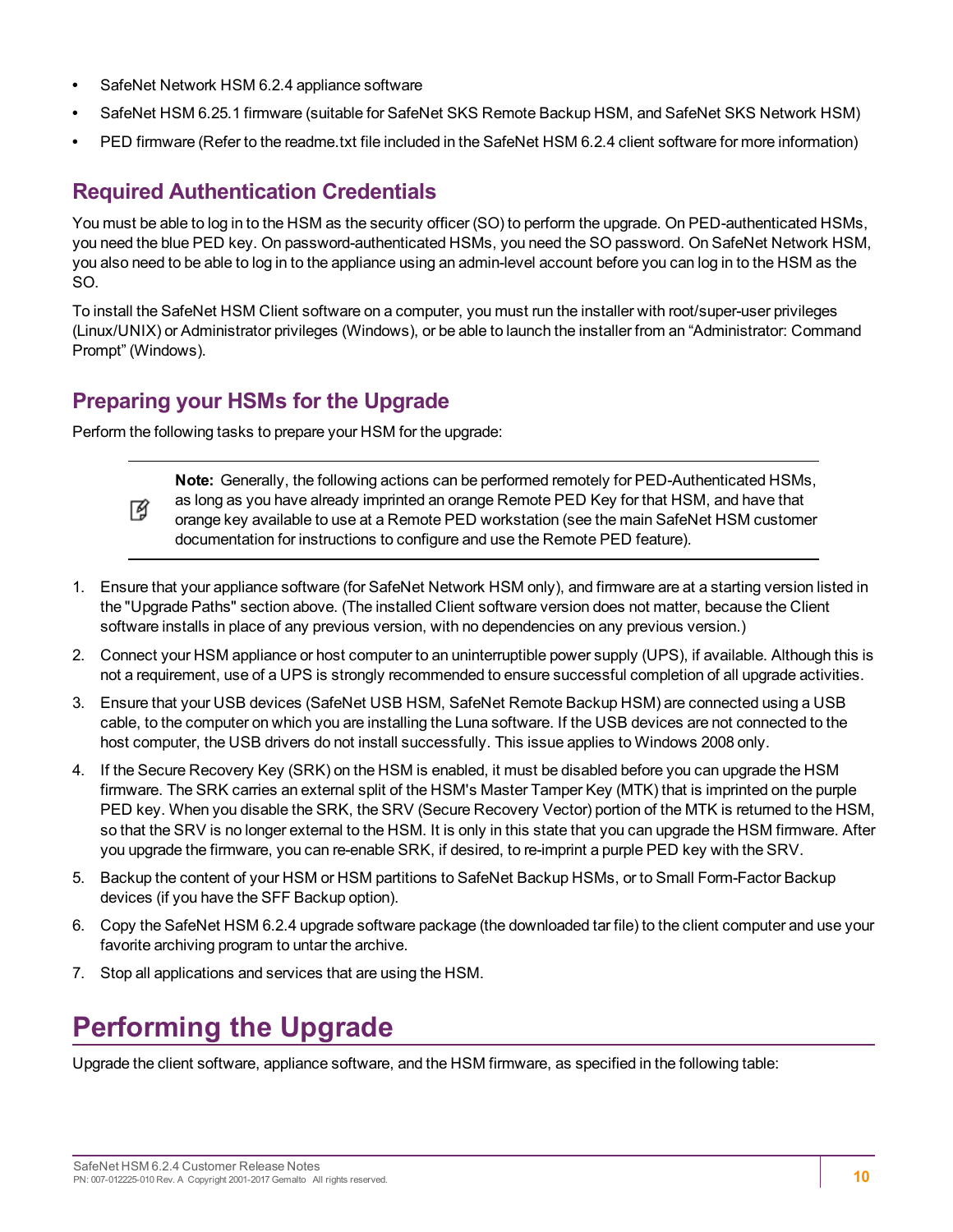| <b>Product</b>              | Client software upgrade | Appliance software upgrade | HSM firmware upgrade |
|-----------------------------|-------------------------|----------------------------|----------------------|
| SafeNet SKS Network HSM   X |                         | ∧                          | ↗                    |
| SafeNet SKS Backup HSM      |                         |                            |                      |

Upgrade the software/firmware in the following order:

- 1. Client software
- 2. Appliance software (SafeNet Network HSM only)
- <span id="page-10-0"></span>3. HSM firmware

## **Upgrading the Client Software**

放 **Note:** Upgrade the client software before upgrading the appliance software or HSM firmware.

**Overview** - upgrading your client software consists of the following main steps:

- 1. Ensure that all applications using the SafeNet HSM software libraries are stopped.
- 2. Uninstall your old client software. When you uninstall your old SafeNet HSM client software, backups of your existing configuration file (all SafeNet HSM types), and certificates (SafeNet Network HSM or Remote PED), are retained so that they may be restored. Any other custom files/directories found in the client installation directory/folder that are not part of the standard client installation are also retained.
- 3. Install the SafeNet HSM 6.2.4 client software. On Linux/Unix, your backup configuration file and certificates are automatically restored. On Windows, your configuration file and certificates are retained.

#### **To upgrade the client software to SafeNet HSM 6.2.4**

- 1. Uninstall the currently installed SafeNet HSM client software. The method you use is platform specific, as follows:
	- **– Windows** Use the Windows uninstaller (Start > Control Panel > Programs and Features) to uninstall SafeNet HSM Client, which removes all of the SafeNet HSM Client software components.
	- **– AIX/Linux** Run the /usr/safenet/lunaclient/bin/uninstall.sh script.
	- **– HP-UX/Solaris** Run the /opt/safenet/lunaclient/bin/uninstall.sh script.
- 2. Install the SafeNet HSM 6.2.4 software. The method you use is platform specific, as follows:
	- **– Windows** Run the LunaClient.msi installation program and respond to the prompts as they appear.
	- **– Linux/Unix** Run the install.sh installation script and respond to the prompts as they appear.

## <span id="page-10-1"></span>**Upgrading the SafeNet Network HSM Appliance Software**

#### **Firmware**

Upgrading the SafeNet SKS Network HSM appliance software **automatically** upgrades the SafeNet SKS Network HSM firmware. This contrasts with non-SKS appliance updates, that normally allow you to choose when firmware is upgraded. The 6.25.1 firmware update is mandatory.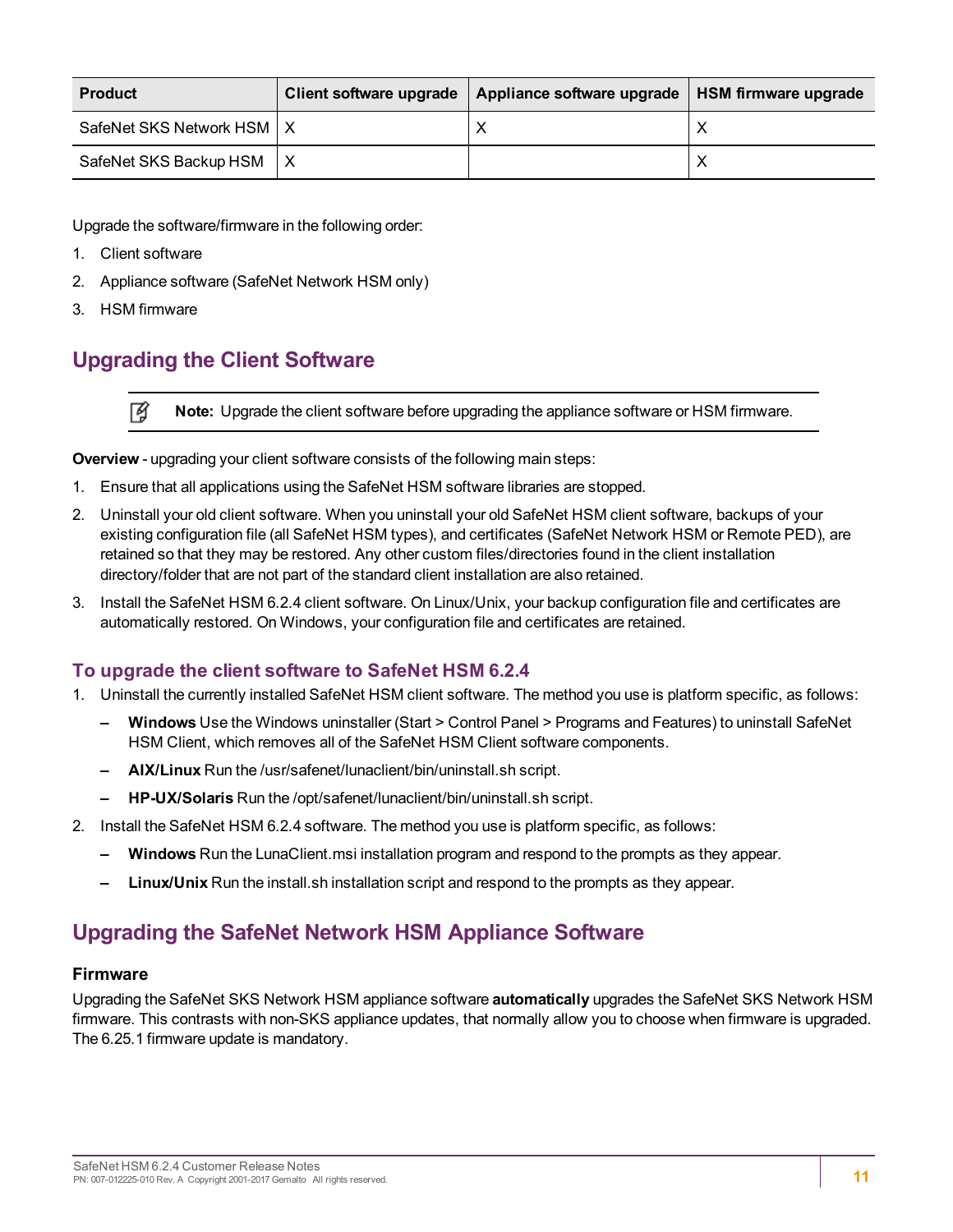#### **Applicability**

The SKS appliance software update can be applied only to the SafeNet SKS Network HSM appliance. You cannot turn a non-SKS appliance into an SKS appliance.

#### **No Appliance Rollback**

Appliance software upgrade is a one-way operation. There is currently no way to downgrade the appliance software once a new version is applied. This contrasts with

- **•** SafeNet HSM Client software, which can be replaced by any version, simply by uninstalling the current version and installing a desired version, and
- **•** SafeNet HSM firmware, which can be rolled back to the version that was installed before the currently-installed version. This applies only to versions since firmware rollback was enabled. Rollback to 6.25.0 is **not** recommended. Firmware 6.25.1 is mandatory.

#### **To upgrade the SafeNet Network HSM Appliance software to Luna HSM 6.2.4**

- 1. Copy the SafeNet HSM 6.2.4 appliance package file (.spkg) to the SafeNet Network HSM appliance you want to upgrade:
	- **–** Windows pscp <path>\<partnum>.spkg admin@<LunaSA\_hostname>:
	- **–** Unix/Linux scp <path>/<partnum>.spkg admin@<LunaSA\_hostname>:
- 2. Stop all client applications that are connected to the SafeNet Network HSM.
- 3. At the console, log in to the SafeNet Network HSM appliance using an admin-level account. The default account is admin.
- 4. Log in to the SafeNet Network HSM as the HSM Security Officer:

lunash :> hsm login

- **–** For SafeNet Network HSM with PED authentication, the blue PED Key is required.
- **–** For SafeNet Network HSM with Password Authentication, you are prompted for the HSM Admin (SO) password.
- 5. (Optional) Verify that the upgrade package file that you copied is present:

lunash :> package listfile

6. (Optional) Verify the upgrade package:

lunash :> package verify <partnum>.spkg -authcode <authorization\_code>

Verification requires approximately 90 seconds.

7. Install the upgrade package:

lunash : > package update <partnum>.spkg -authcode <authorization\_code>

The installation/upgrade process takes approximately 90 seconds. During that time, a series of messages are displayed that detail the progress of the upgrade. At the end of this process, the message "Software upgrade completed!" is displayed.

### <span id="page-11-0"></span>**Upgrading the HSM Firmware**

#### **SKS Backup HSM Firmware Target**

Backup firmware 6.25.1 that is delivered in the Client software archive can be applied only to an SKS Backup HSM that has firmware 6.25.0.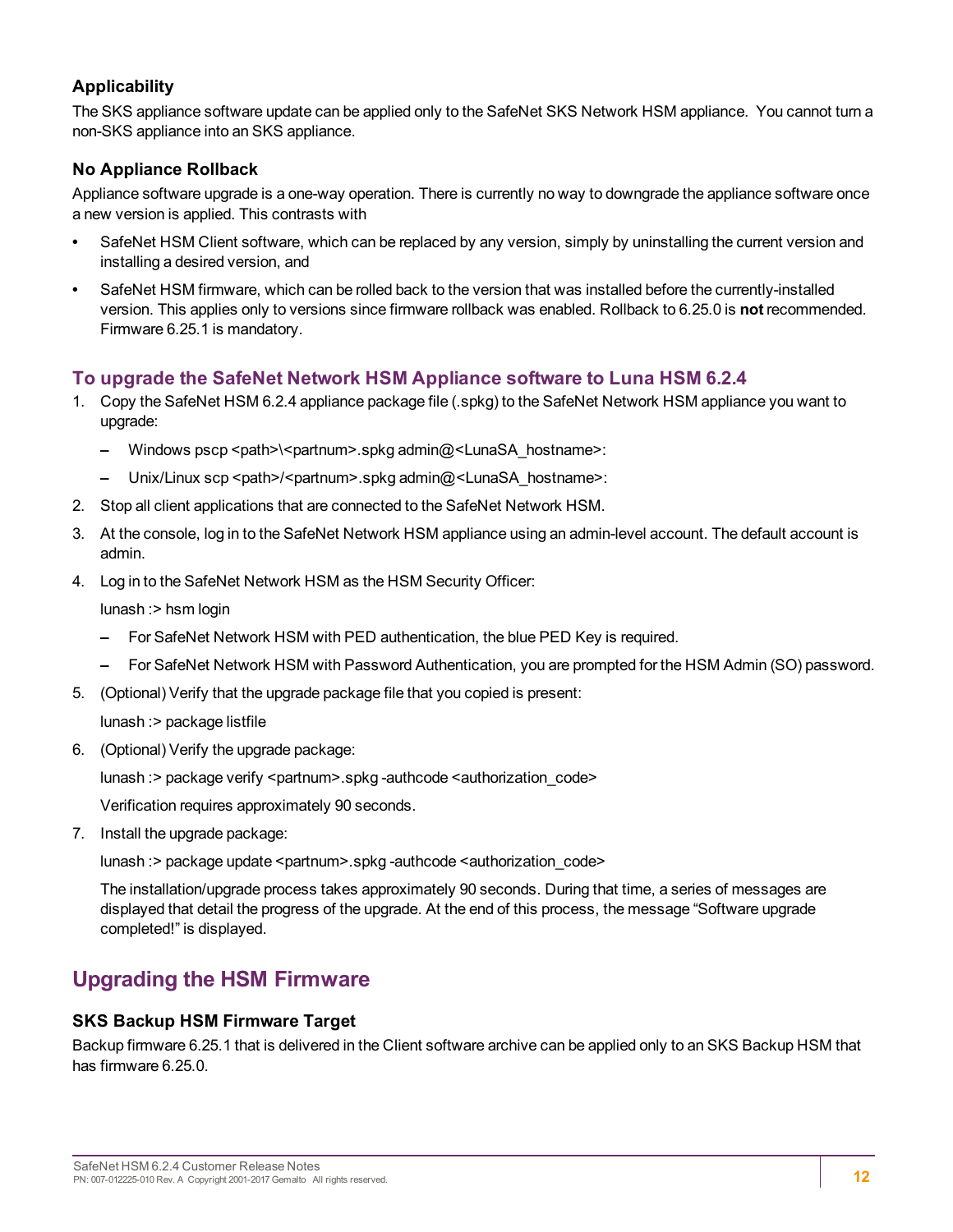#### **No FIPS**

Firmware 6.25.1 is not FIPS validated, and has not been submitted for evaluation at this time.

#### **Upgrading SafeNet Network HSM firmware**

For 6.2.4 release, when you install the SKS Network appliance software, the HSM firmware updates automatically.

#### **Upgrading the SafeNet SKS Backup HSM firmware**

To upgrade the firmware on a SafeNet SKSBackup HSM, launch the LunaCM utility on a SafeNet HSM client computer

- **•** that contains a copy of the firmware upgrade (.fuf) file with its associated firmware authentication code (.txt) file, and
- **•** is connected to the SafeNet SKS Backup HSM that you want to upgrade.
- 1. Copy the firmware file (<fw\_filename>.fuf) from the firmware folder on the software CD to the SafeNet HSM client root directory:
	- **–** Windows: C:\Program Files\SafeNet\LunaClient
	- **–** Linux/AIX: /usr/safenet/lunaclient/bin
	- **–** Solaris/HP-UX: /opt/safenet/lunaclient/bin
- 2. Obtain the firmware authorization code:
	- a. Contact SafeNet Customer Support (support@safenet-inc.com). The firmware authorization code is provided as a .txt file.
	- b. Copy the <fw\_auth\_code>.txt file to the SafeNet HSM client root directory:
	- **–** Windows: C:\Program Files\SafeNet\LunaClient
	- **–** Linux/AIX: /usr/safenet/lunaclient/bin
	- **–** Solaris/HP-UX: /opt/safenet/lunaclient/bin
- 3. Launch the LunaCM utility:

#### **Windows**

a. Open a Command Prompt window

(Start > Programs > Accessories > Command Prompt).

b. Change to the SafeNet HSM client root directory:

cd C:\Program Files\SafeNet\LunaClient

c. Enter the following command

Lunacm

#### **Linux**

- a. Open a terminal window and change to the SafeNet HSM client root directory:
	- /usr/safenet/lunaclient/bin
- b. Enter the following command:

./lunacm

- 4. Enter the following command to log in to the HSM. Note that the password is not required on PED-based systems: hsm login [-password <password>]
- 5. Enter the following command to upgrade the firmware on an attached SafeNet USB HSM:

hsm –updateFirmware –fuf <fw\_filename>.fuf –authcode <fw\_authcode\_filename>.txt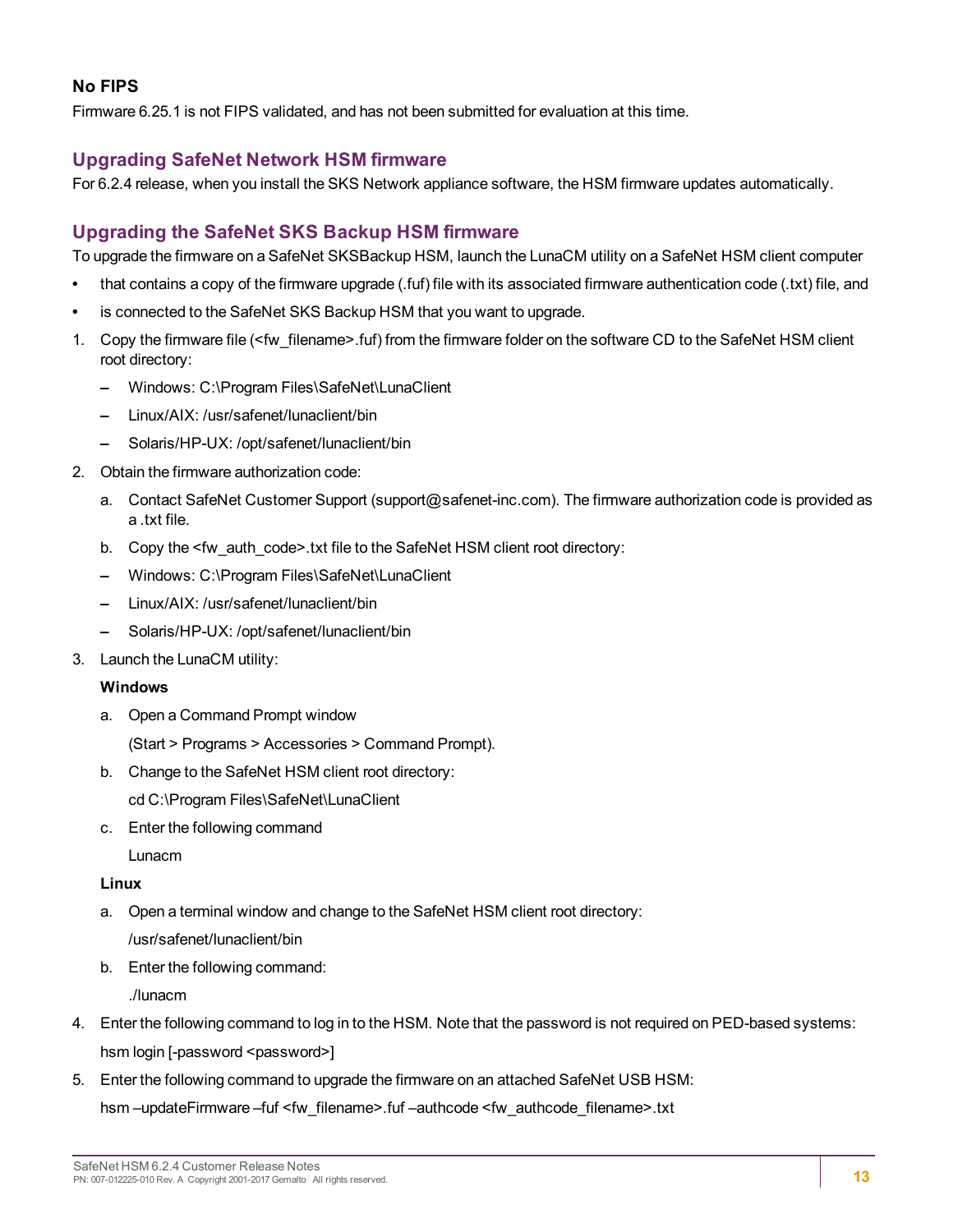#### **Additional Tasks for Java Users**

You must copy the Java library (LunaAPI.dll) and jar file (LunaProvider.jar) from the client installation folder to the ire/lib/ext folder.

#### <span id="page-13-0"></span>**Returning the HSM to Operation**

<span id="page-13-1"></span>After performing the upgrade, you must reactivate the HSM partition (if applicable) and re-register the SafeNet HSM client to return the HSM to operation.

## **HSM Summary Information**

The following is the output of "hsm show" command for a SafeNet Network HSM release 6.2.4.

```
Luna SA 6.2.4-8 Command Line Shell - Copyright (coffee) 2001-2017 SafeNet, Inc. All rights
reserved.
[auto224] lunash:>hsm show
      Appliance Details:
      ==================
      Software Version: 6.2.4-8
      HSM Details:
      ============
      HSM Label: mysa
      Serial #: 156674
      Firmware: 6.25.1
      HSM Model: K6 Base
      Authentication Method: PED keys
      HSM Admin login status: Not Logged In
      HSM Admin login attempts left: 3 before HSM zeroization!
      RPV Initialized: Yes
      Audit Role Initialized: No
      Remote Login Initialized: No
      Manually Zeroized: No
      Partitions created on HSM:
      ==============================
      There are no partitions.
   Number of partitions allowed: 1
      Number of partitions created: 0
      FIPS 140-2 Operation:
   =====================
      The HSM is NOT in FIPS 140-2 approved operation mode.
      HSM Storage Information:
   =========================
      Maximum HSM Storage Space (Bytes): 2097152
      Space In Use (Bytes): 0
      Free Space Left (Bytes): 2097152
Command Result : 0 (Success)
```
The following is the output of "hsm showinfo" command for a SafeNet Backup HSM release 6.2.4.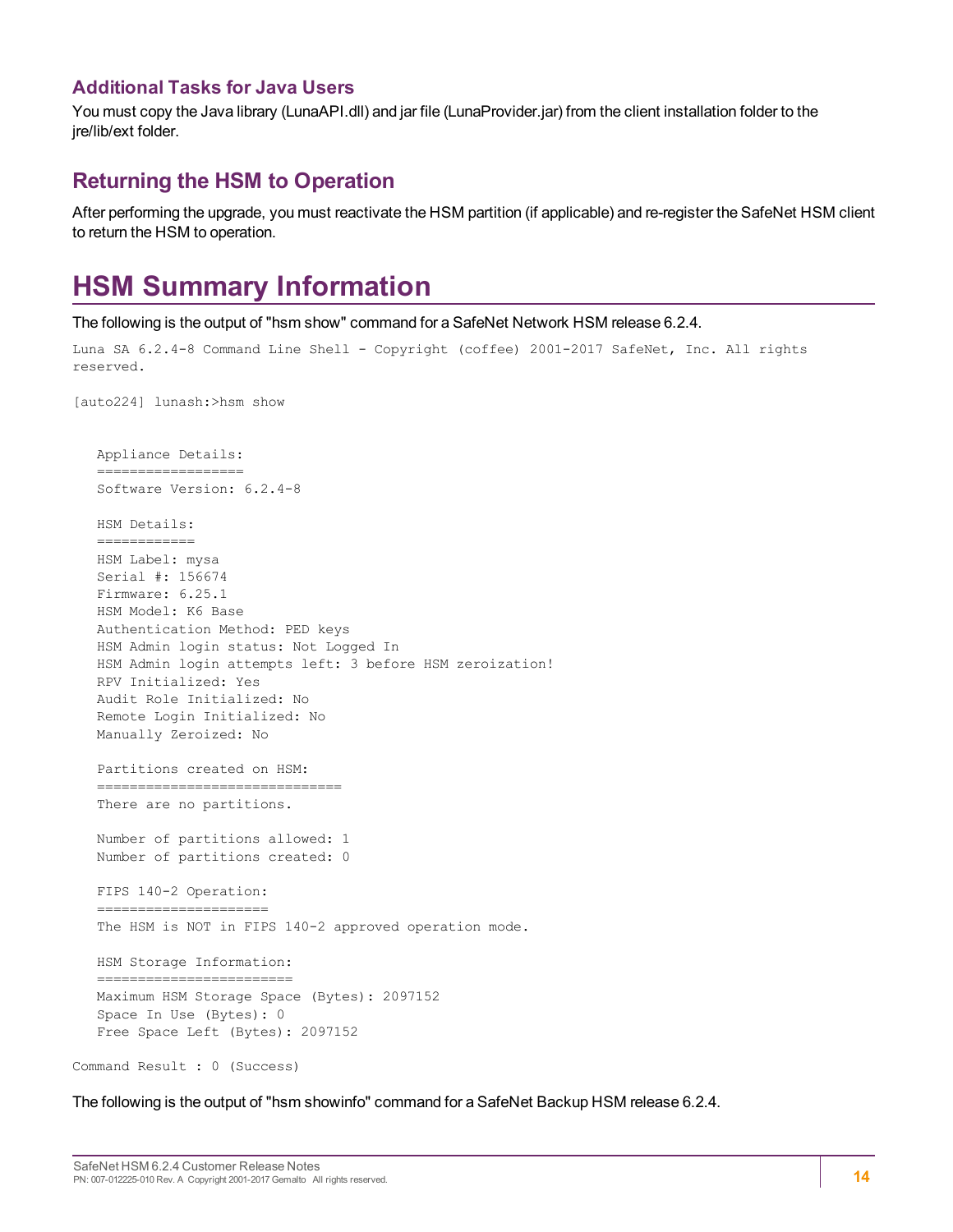```
Partition Label -> SKSBkHSM
       Partition Manufacturer -> Safenet, Inc.
       Partition Model -> G5Backup
       Partition Serial Number -> 475289
       Partition Status -> OK
       Token Flags ->
               CKF_RNG
               CKF_USER_PIN_INITIALIZED
               CKF_RESTORE_KEY_NOT_NEEDED
               CKF_PROTECTED_AUTHENTICATION_PATH
               CKF_TOKEN_INITIALIZED
       RPV Initialized -> No
       Slot Id \rightarrow 28
       Session State -> CKS_RW_PUBLIC_SESSION
       Role Status -> none logged in
       Token Flags ->
               TOKEN_KCV_CREATED
       Partition OUID: 000000000000000099400700
       Partition Storage:
               Total Storage Space: 262144
               Used Storage Space: 52604
               Free Storage Space: 209540
               Object Count: 4
               Overhead: 9424
       *** The HSM is NOT in FIPS 140-2 approved operation mode. ***
       Firmware Version -> 6.25.1
       Rollback Firmware Version -> 6.25.0
       HSM Storage:
               Total Storage Space: 16252928
               Used Storage Space: 21748
               Free Storage Space: 16231180
               Allowed Partitions: 20
               Number of Partitions: 2
       License Count -> 5
               1. 621010355-000 Luna remote backup HSM base configuration
               1. 621000006-001 Enabled for 15.5 megabytes of object storage
               1. 621000007-001 Enable the master tamper key to be stored externally
               1. 621000008-001 Enable remote PED capability
               1. 621000005-001 Maximum 20 partitions
Command Result : No Error
```

```
The following is the output of "slot list" command for a SafeNet Backup HSM release 6.2.4 (firmware 6.25.1).
```

```
Slot Id \rightarrow 3HSM Label -> no label
HSM Serial Number -> 7002733
HSM Model -> G5Backup
HSM Firmware Version -> 6.25.1
HSM Configuration -> Luna G5 (PED) Undefined Mode / Uninitialized
HSM Status -> Zeroized
Current Slot Id: 1
```
lunacm:> hsm si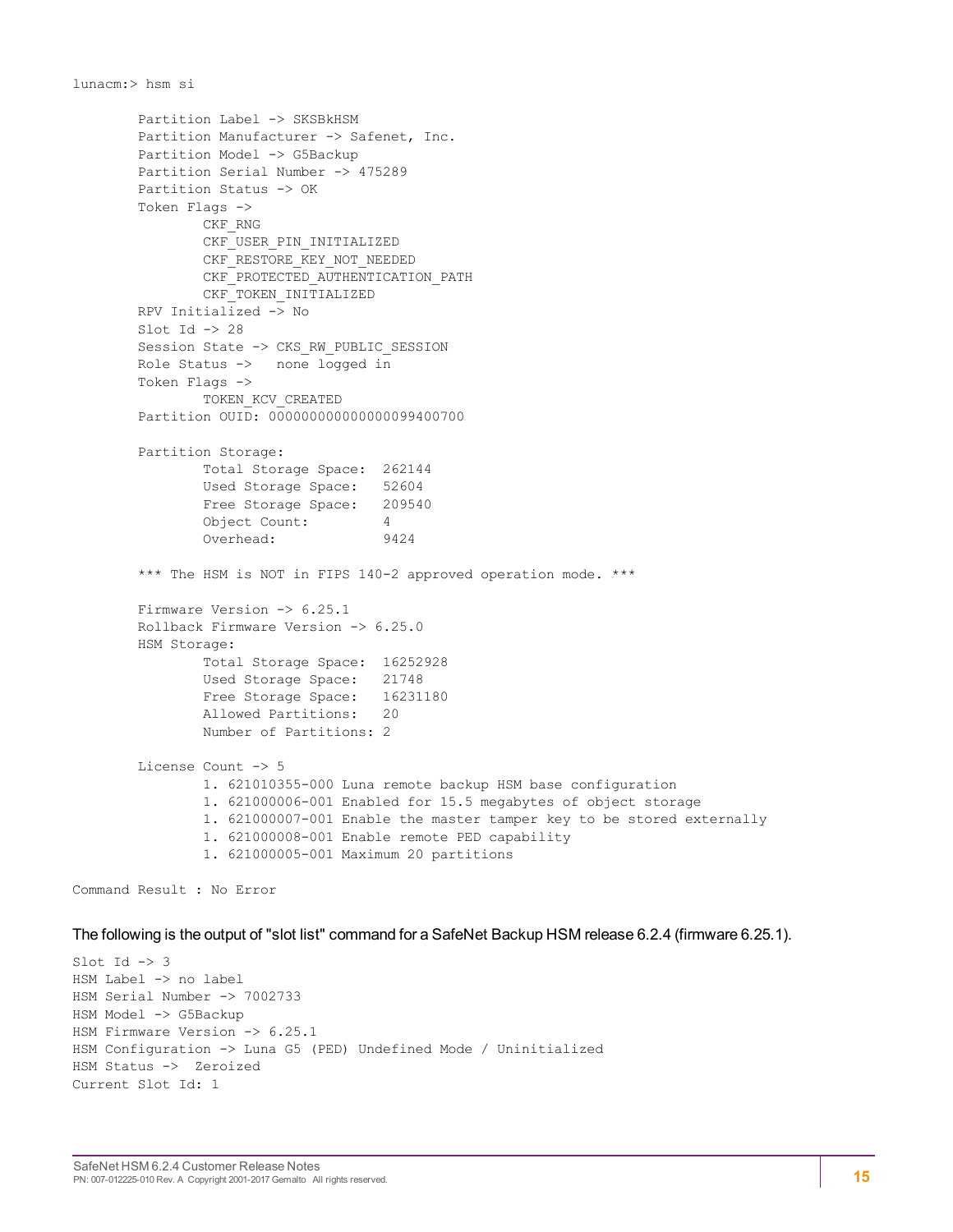## <span id="page-15-0"></span>**Known Issues**

This section lists the issues known to exist in the product at the time of release. Workarounds are provided where available.

### <span id="page-15-1"></span>**Issue Priority Definitions**

The following table defines the priority of the issues listed in this section.

| <b>Priority</b> | <b>Classification</b> | <b>Definition</b>                |
|-----------------|-----------------------|----------------------------------|
| C               | Critical              | No reasonable workaround exists. |
| н               | High                  | Reasonable workaround exists.    |
| M               | Medium                | Medium level priority problems.  |
|                 | Low                   | Lowest level priority problems.  |

### <span id="page-15-2"></span>**Known Issues**

Release 6.2.3/6.2.4 is a feature release, only. The Known Issues list from release 6.2.2 remains valid.

#### **Issues from release 6.2.3**

| <b>Issue</b>      | <b>Priority</b> | <b>Synopsis</b>                                                                                                                                                                                                                                                                                                                                                                                                                                                                                                                                                                                                                                                                                                              |
|-------------------|-----------------|------------------------------------------------------------------------------------------------------------------------------------------------------------------------------------------------------------------------------------------------------------------------------------------------------------------------------------------------------------------------------------------------------------------------------------------------------------------------------------------------------------------------------------------------------------------------------------------------------------------------------------------------------------------------------------------------------------------------------|
| LHSM-42681        | M               | <b>Problem:</b> When this feature is enabled, the shim slot cannot backup or restore<br>the smk to the G5 backup device. It throws CKR_DATA_LEN_RANGE error.<br>Workaround:<br>1. Turn off the feature.<br>2. Use another regular LunaClient 6.2.4 without this feature and perform the<br>backup/restore operation                                                                                                                                                                                                                                                                                                                                                                                                          |
| <b>LHSM-42487</b> | м               | <b>Problem:</b> Inserting an existing SKS object should return a more meaningful<br>message<br>If the SKS object already exists on the HSM, CA_SIMInsert returns CKR_<br>CANCEL, which is ambiguous. It should return "Object already exists."                                                                                                                                                                                                                                                                                                                                                                                                                                                                               |
| LHSM-42389        | M               | <b>Problem:</b> sysconf config factory Reset issue<br>When performing "sysconfig config factory Reset", previously configured<br>network setting maybe lost. When the Network HSM appliance is rebooted, it<br>can come back with a new DHCP configured IP address. If the appliance is<br>configured for radius server, ssh login after the reboot might result in some delay<br>as radius server does not recognise the new IP as a registered client.<br>Workaround: When the Network HSM appliance is rebooted after performing<br>"sysconfig config factory Reset", ensure that network configuration is updated<br>such that the HSM appliance is assigned an IP address that is registered with<br>the radius server. |